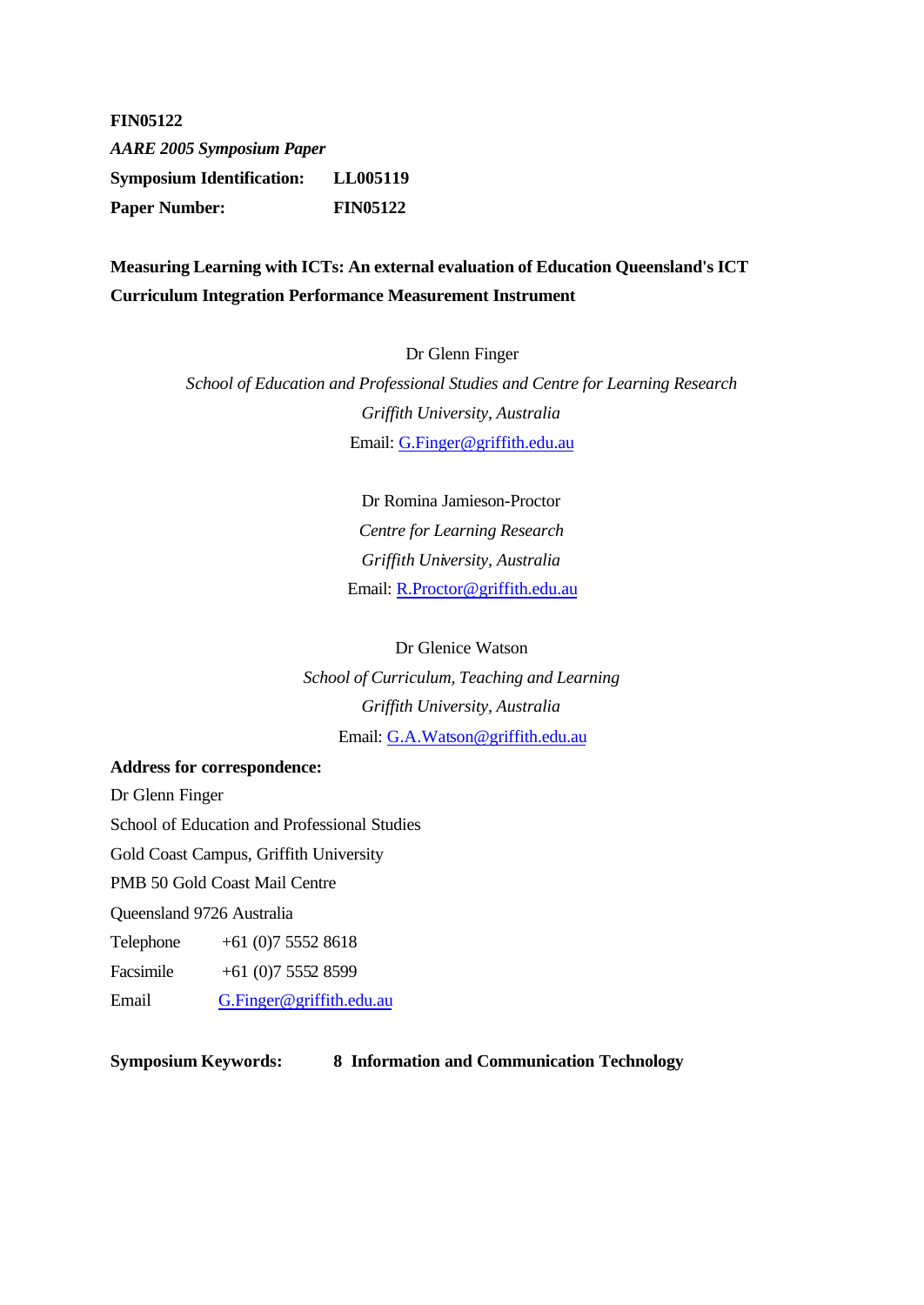#### **Abstract**

From a review of national and international methodologies for describing and measuring ICT integration, there was found to be a lack of substantial history and development with most studies undertaken since 1998. Moreover, most studies have focussed on input indicators such as student to computer ratios, expenditure on ICTs, and the training and professional development of teachers. Within a context of emerging large scale investigations (e.g. SITES, EnGauge and Becta) there have been accompanying pressures for the development of methodologies for measuring ICT use and student outcomes at classroom, school and system levels. This paper provides a summary of the methodology used to evaluate Education Queensland's *ICT Curriculum Integration Performance Measurement Instrument*. The evaluation involved three major data sources - statistical analysis of the data collected from 929 Education Queensland teachers in 38 schools who used the Instrument in 2003; a peer review process; and school-based teacher interviews involving 42 teachers from 6 selected Queensland schools. The resulting recommendations derived from the evaluation informed the refinement of the Instrument which is now called *Learning with ICTs: Measuring ICT Use in the Curriculum.* This paper also summarises the recommendations and significant features of the Instrument.

## **Introduction**

As indicated elsewhere (Cuttance, 2001; Ainley, Banks and Fleming, 2002; Becta, 2003; Proctor, Watson and Finger, 2003; Finger, Proctor and Watson, 2004; Becta, 2005), there has been the emergence of an important trend toward the development of methodologies to measure Information and Communication Technologies (ICTs) curriculum integration in schools. School systems internationally (see, for example, Kommers, 2000; DfES, 2002; ISTE, 2003; Becta, 2005) as well as throughout Australia (see Finger and Trinidad, 2002; MCEETYA ICTs in Schools Taskforce, 2003; Education Queensland, 2004) demonstrate a considerable and imposing range of ICTs initiatives. Significant investments in ICTs infrastructure and resources have been made by those systems and this has been accompanied by attempts to measure the impact of ICTs on teaching and learning. While attention has been drawn to measuring ICT curriculum integration, in *A Review of the research literature relating to ICT and attainment*, Cox and Abbott (2004) cautioned that:

*In some studies there has been a mismatch between the methods used to measure anticipated gains and the nature of the learning which is promoted by the use of different ICT environments. Researchers have sometimes measured the 'wrong' things, looking for improvements in traditional processes and knowledge instead of new reasoning and new knowledge which might emerge from the ICT use. (Cox and Abbott, 2004, p. 8)*

That review by Cox and Abbott (2004) and an ICT Pedagogy report (Cox et al., 2004) carried out simultaneously, resulted in the production of an extensive set of references and bibliography relating to ICTs and attainment and ICT pedagogy. Similarly, in a cross-national study of ICTs in school education, Fluck (2003a) proposed that there are three identifiable stages of development of ICT use in schools, moving from Phase 1, an introductory phase where students in schools first use ICTs and is characterised by ICTs being a subject choice, to Phase 2, which is an integrative phase where ICTs are used to enhance teaching and learning in traditional curriculum areas, to Phase 3, which is a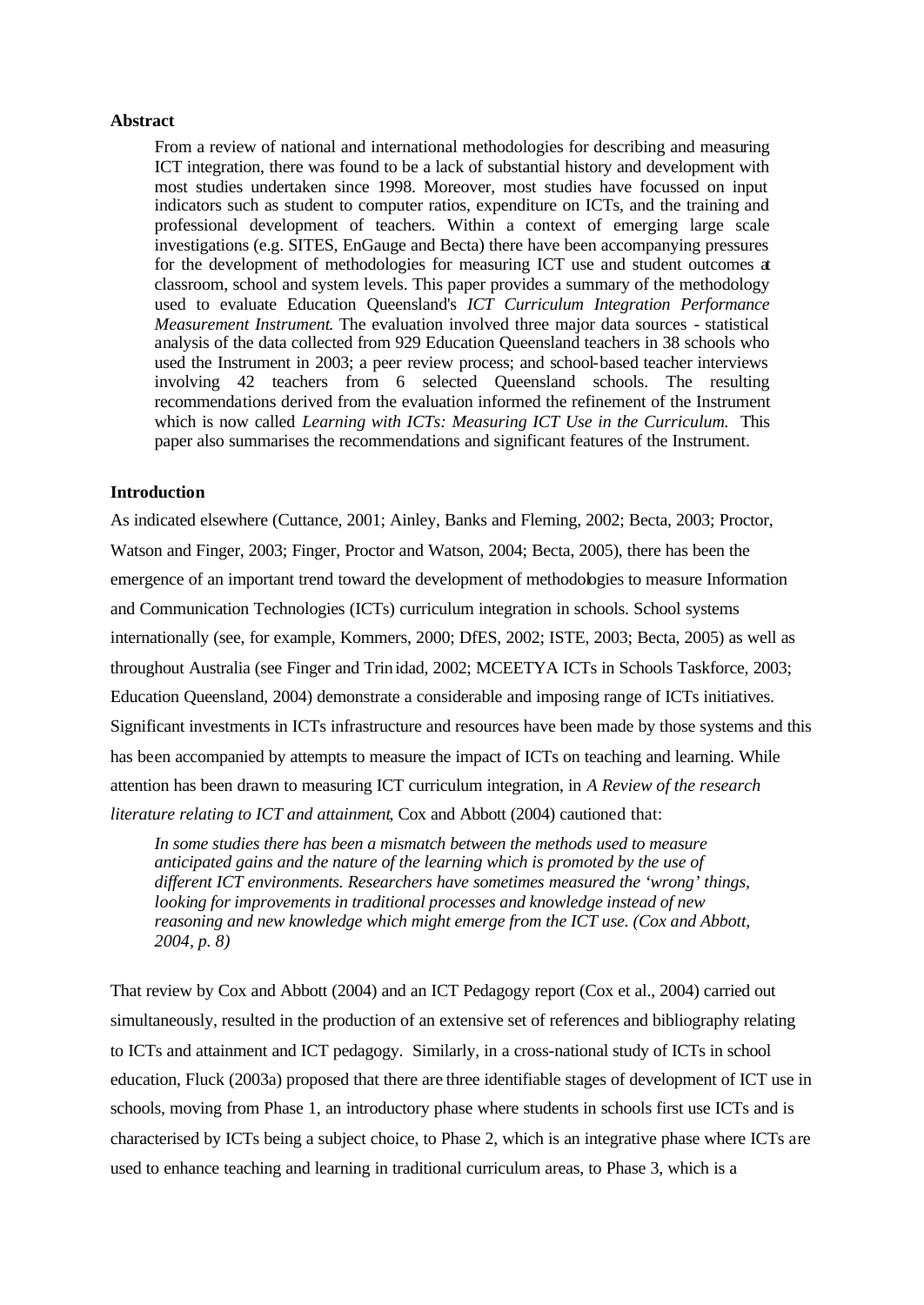transformative phase where the curriculum is transformed through the use of ICTs. Fluck, in asking questions about the tensions posed by ICT integration and transformation, highlights the challenges for conceptualising ICT use in schools and the subsequent difficulties this creates for measuring ICT use. Fluck (2003b) refers to the instruments developed in the USA for measuring ICT integration (Jones, Valdez, Nowakowski & Rasmussen, 1994; Lemke & Coughlin, 1998; Edmin.com, 1998; National Study of School Evaluation, 1998; Bender, 2000). In addition, large scale investigations such as the *Second Information Technology in Education Study (SITES)* (IEA, 2003), enGauge (NCREL, 2003), and Becta (2005) are further evidence of the emphasis now being given to developing methodologies to measure student use of ICTs to improve learning outcomes.

Those attempts to develop and employ methodologies to measure the impact of ICTs on learning parallel the doubts raised by Cuban (1986; 2000; 2001) that are reflected in the titles of some of his publications, such as*: So much high-tech money invested, so little use and change in practice: how come?* (2000) and *Oversold and underused: reforming schools through technology, 1980-2000* (2001). Although contested to some extent by Becker and Ravitz (2001) in their paper, *Computer use by teachers: are Cuban's predictions correct?*, presented at the American Education Research Association's Annual Meeting, similar questions have been raised in Australia by Bigum and Rowan (2004) in their theorising about the myths and muddles of computers and computer based technologies (CCTs) when they challenge the assumption that CCTs will improve teaching and learning.

Within that context, this paper forms part of an Australian Association for Research in Education 2005 symposium focusing on *Measuring the integration of ICT in the classroom*. This paper provides a summary of the methodology used to evaluate Education Queensland's *ICT Curriculum Integration Performance Measurement Instrument*, referred to in this paper as the 'Instrument'. The evaluation, summarised in this paper, involved three major data sources - statistical analysis of the data collected from 929 Education Queensland teachers in 38 schools who used the Instrument in 2003; a peer review process; and school-based teacher interviews involving 42 teachers from 6 selected Queensland schools. The resulting recommendations derived from the evaluation informed the refinement of the Instrument which is now called *Learning with ICTs: Measuring ICT Use in the Curriculum*. This paper also summarises the recommendations and significant features of the Instrument as they were developed from and relate specifically to current national and international directions for the measurement of ICT use in schools.

#### **The Development of an** *ICT Curriculum Integration Performance Measurement Instrument*

Education Queensland's *ICTs for Learning* strategy (Education Queensland, 2004) identified six key ICT drivers which "reflect the necessary conditions for successful learning with ICTs" (Education Queensland, 2004, p. 12). Those key ICT drivers were Learning, teaching and the curriculum;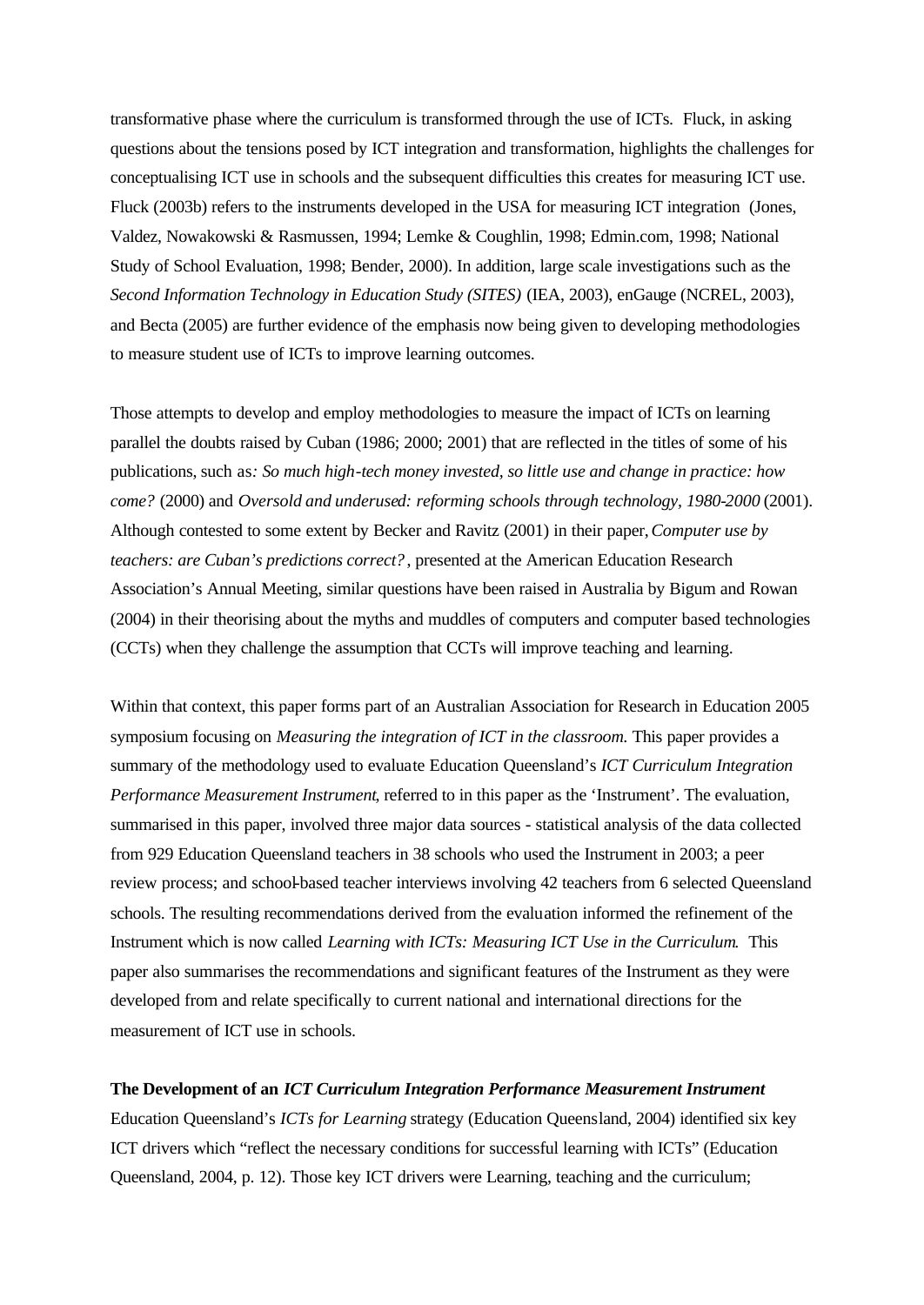Learning and development; ICT infrastructure; Connectivity; ICT support; and Innovation. An *ICTs for Learning School Census* annually requires all schools to measure their progress against foundation and preferred futures benchmarks for each of the six drivers. Collection of data related to the driver learning, teaching and the curriculum provided challenges for Education Queensland and, prior to 2003, Education Queensland had limited processes for obtaining data related to actual student use of ICTs. Data had been collected on the effectiveness of ICT integration through student, staff and parent satisfaction surveys which contained several items relating to student access to computers, and confidence in using them. Data sought through the *ICTs for Learning School Census 2002* included the numbers of subjects where the school planning reflected the use of ICTs for teaching and learning within learning area clusters; level of teacher use of ICTs for curriculum planning, assessment, reporting, and online content and services; level of student use of ICT for student learning, assessment, and online content and services; levels of integration of ICT by year level: strategies to ensure equitable access and participation for students; and role of ICT literacy within the teaching of literacies.

In order to advance the collection of information relating to the key ICT driver of learning, teaching and the curriculum, Education Queensland initiated the development of an *ICT Curriculum Integration Performance Measurement Instrument.* This initiative was undertaken by a team from Griffith University (Jamieson-Proctor, Watson, and Finger, 2003) and required the presentation of a report which reviewed recent literature with respect to ICT curriculum integration, examined national and international methodologie s for describing and measuring ICT curriculum integration, and identified issues associated with measuring the quantity and/or quality of ICT curriculum integration in a school context. The report evaluated Education Queensland's current methodology of describing and measuring ICT curriculum integration, and provided recommendations for the development of Education Queensland's *ICT Curriculum Integration Performance Measurement Instrument*.

Summaries of sections of that report (Jamieson-Proctor, Watson, and Finger, 2003) have been published and presented elsewhere (Proctor et al., 2003; Finger et al., 2003; Watson et al., 2004). Importantly, the recommendations for the development of the Instrument were that:

1. The development of Education Queensland's *ICT Curriculum Integration Performance MeasurementInstrument* needs to be guided by sophisticated understandings of *describing* ICT curriculum integration in the Key ICT driver of Learning, Teaching and the Curriculum.

2. The theoretical underpinnings and the framework of Productive Pedagogies are utilised to guide the construction of Education Queensland's ICT Curriculum Integration Performance Measurement **Instrument** 

3. The *ICT Curriculum Integration Performance Measurement Instrument* should provide a critical role in assisting in the strategic improvement of ICT integration in schools, district and at the systemic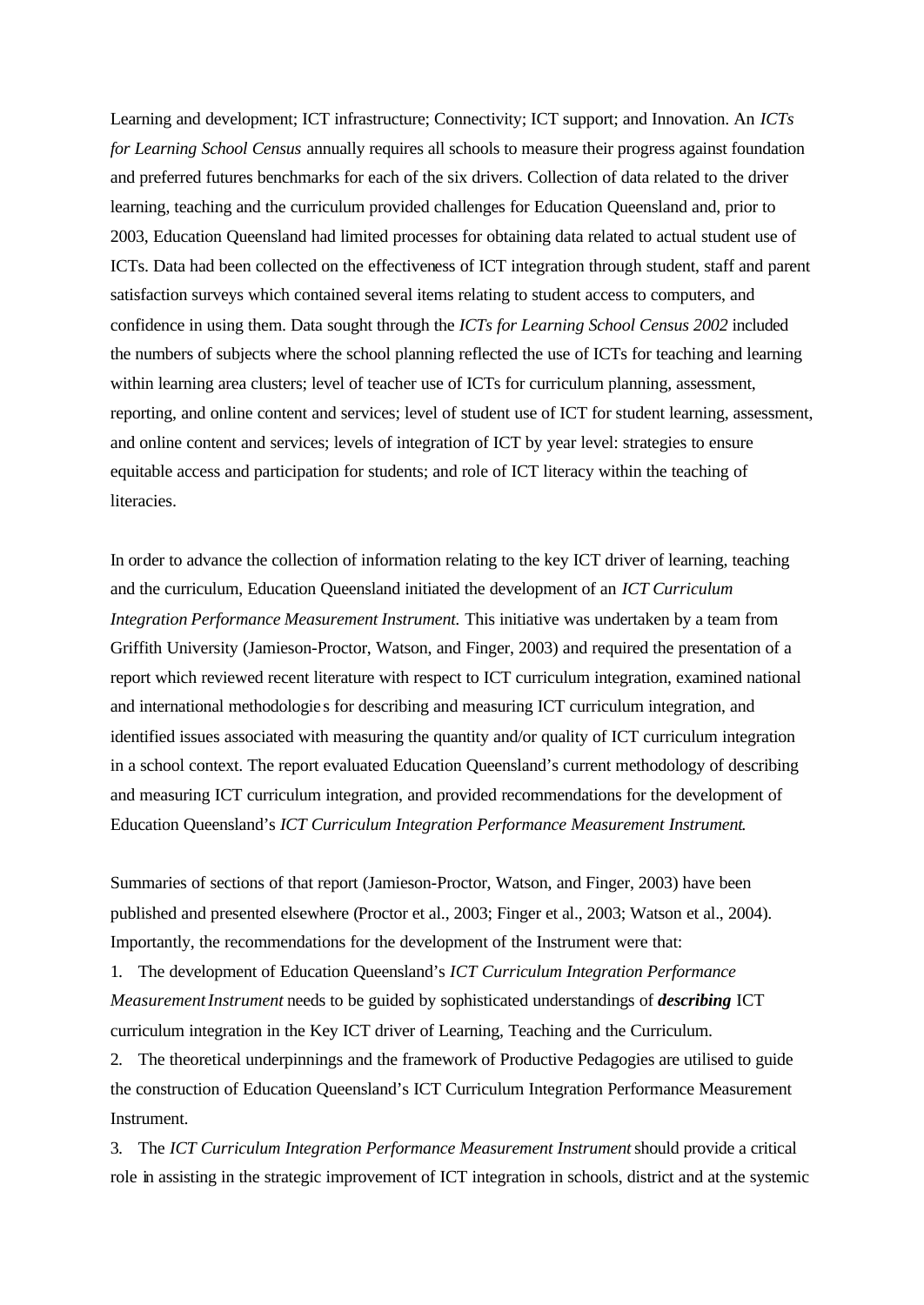level through the collation and presentation of data to provide 'current use' and 'preferred use' positions. The Instrument should enable the generation of class, school, district and system reports.

4. Support materials for school personnel involved in the use of the instrument are produced to enhance their capacity to assess the level of ICT integration in their classrooms and schools. To achieve this, we recommend the development of support materials to accompany the instrument which enable training *prior* to the administration of the instrument as well as advice to assist *during* the process of completing the instrument.

5. Ongoing development of the *ICT Curriculum Integration Performance Measurement Instrument* is undertaken to address the challenges presented by the dynamic changes in ICTs.

6. Close attention needs to be paid to the recommendations in *Raising the Standards* (DEST, 2002). While this framework applies to the development of teacher standards of ICT competency, it also has relevance for an *ICT Curriculum Integration Performance Measurement Instrument*. Particularly relevant concepts include:

- a basis of particular aspects of successful professional performance involving the use of ICT;
- a comprehensive set of context rich ICT exemplars be an integral part;
- enabling both performance management and professional development;
- be generic in nature i.e. non-subject and non-level specific;
- support different groups of educators; e.g. beginning teachers, beginning users of ICT, accomplished users of ICT, educational leaders, teacher educators;
- emphasise the specific relevant dimension of ICT use;
- take account of those dimensions of ICT competence and use that may transform education;
- articulate the need to embrace change but also adequately reflect the concept of leading and shaping change in response to new technology and new educational ideologies;
- ownership of the process for those whose performance is being measured; and
- take account of other initiatives at the national level.

Following the endorsement of that report, the recommendations informed the development of the Instrument, with literature relating to ICT curriculum integration, and with pedagogical and curriculum frameworks. The resulting Instrument, constructed as an online collation tool, contained two parts. – The first part contained background information about the teacher, and the second comprised 45 items, commencing with the item stem *In my class, students use ICTs to*…. Each item was accompanied by practical examples to assist teachers to interpret the item. In 2003, schools were provided with the option of completing this Instrument. The data from a total of 929 teachers from 38 schools were supplied to Education Queensland.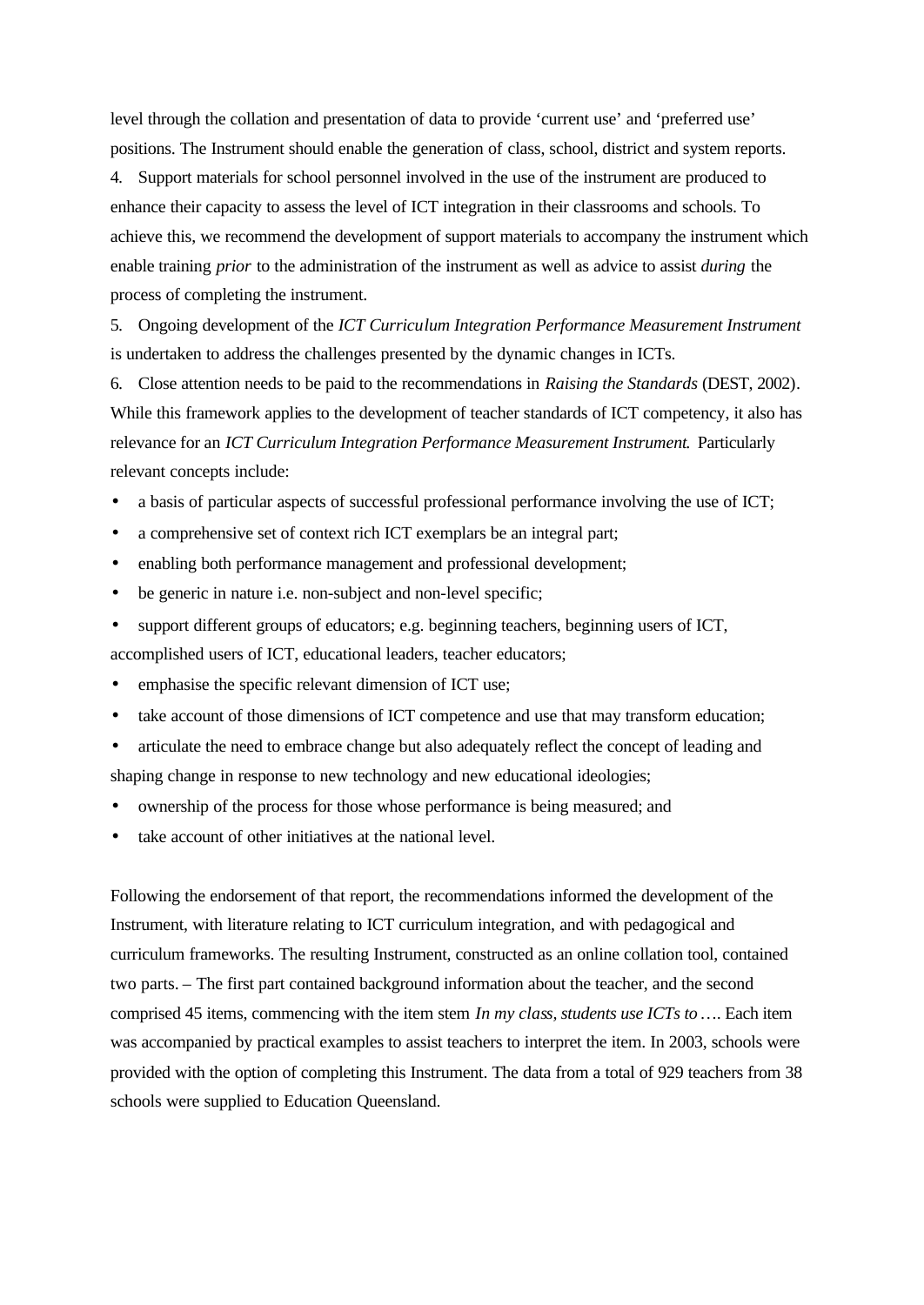## **Evaluation of Education Queensland's** *ICT Curriculum Integration Performance Measurement Instrument*

In 2004, tenders were called to undertake a formal evaluation of the Instrument under the auspices of the Institute of Educational Research, Policy and Evaluation (IERPE) on behalf of Education Queensland. The evaluation required an independent, external evaluation involving a statistical analysis of the 2003 *ICTs for Learning School Census* data obtained with the Instrument, a peer review process, and teacher interviews about the Instrument undertaken in a cross-sectional representation of urban, regional and rural; primary and secondary; high, medium and low ICT integration schools. An outcome of the evaluation was to provide recommendations for improvement to the Instrument, and following endorsement of those recommendations, the development of an Instrument to be used by all Queensland government schools annually to measure ICT integration.

## *Summary Report on the Statistical Analysis*

The 2003 Census Data from 38 schools and 929 teachers were received from Education Queensland. The previous version of the Instrument used by those schools and teachers had been theorised around four dimensions of ICT use derived from *Good Practice and Leadership in the Use of ICT in Schools*  (DETYA, 2000) and *The Queensland School Reform Longitudinal Study* (QSRLS) (Lingard et al., 2001). Those four dimensions of ICT use in schools were identified as overlapping dimensions whereby ICTs are used as a tool for use across and within the curriculum, and a reform component for student learning and reorganisation of schooling. The Productive Pedagogies derived from the QSRLS (Lingard et al., 2001) utilised a pedagogical framework which referred to classroom practices in terms of intellectual quality, connectedness, supportive classroom environment, and recognition of difference.

In the evaluation, Confirmatory Factor Analysis (CFA) as recommended by Burnett and Dart (1997) was performed. In summary, the analysis produced a simple and conceptually sensible 20-item, twofactor solution with highly acceptable goodness of fit indices (exceeding the 0.90 threshold of acceptance). The first factor comprised 14 items that defined ICT as *a tool for the development of ICTrelated skills and the enhancement of learning outcomes*. The second factor comprised 6 items that defined ICT as *an integral component of reforms that change what students learn and how school is structured and organised.* Based on these statistical analyses, the evaluation recommended that the Instrument be modified to comply with this 20-item model.

#### *Summary Report on the Peer Review Process*

A 15-member expert Peer Review Team was established to reflect a diverse range of interests, educational contexts, and organisations to review the Instrument. The task of the Peer Review Team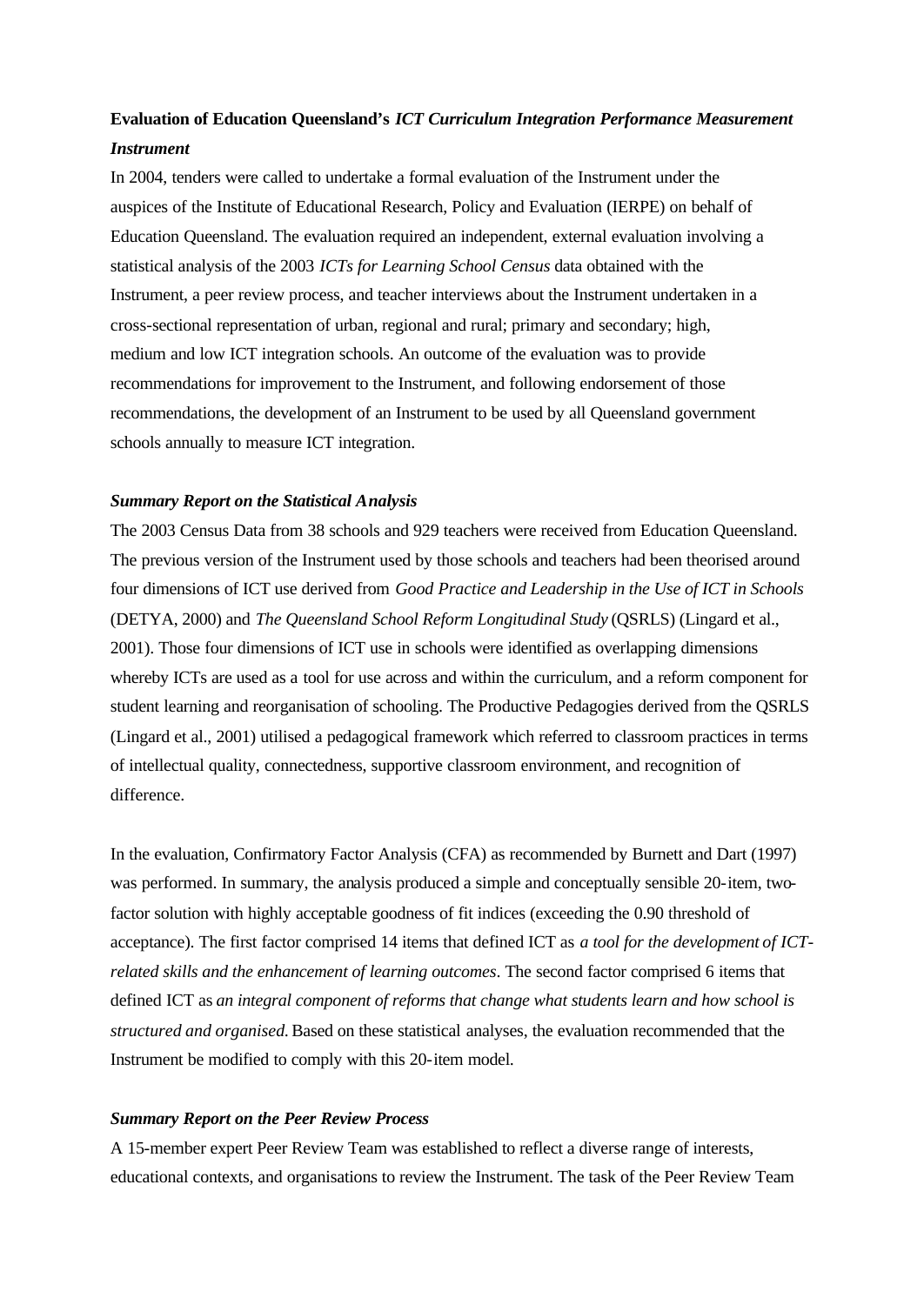was to provide expert feedback, provide independent evaluations of the Instrument and its underpinning theoretical framework, and inform the formulation of recommendations suggesting any possible changes to the Instrument.

The Peer Review process involved 4 phases; namely, (1) the establishment of a Peer Review Team and effective online communication mechanisms for team members, (2) the provision of necessary documentation to team members, (3) the collection of the *Evaluation Proformas* and *Submissions*, and (4) the collation and analysis of those evaluations.

## *Key Issues*

Resulting from the Peer Review Process, key issues were identified. These included the need to define the concept of ICT integration, define terms and clarify the use of language, the challenges of measuring what actually happens in classrooms; especially the limitations of self-reporting, and the subsequent need for additional forms of data collection. An additional key issue related to understanding the Instrument's role in performance measurement and professional development. While the Instrument was primarily designed to measure performance with respect to the quantity and quality of ICT integration in classrooms, a tension was expressed between the complex relationship between performance measurement and teacher professional development.

Considerable feedback and discussion focused on the validity of using Productive Pedagogies and the four dimensions of ICT use outlined earlier in this paper. While the majority of Peers agreed that utilising these was a sound basis to guide the development of the items, especially the desirable focus on ICTs and pedagogy, a strong counter argument was provided by one of the peer Review team members who cautioned that the dimensions should not be seen as ordinal, hierarchical, discrete entities, as they intersect.

Further suggestions included a reduction of the number of items, rewording and improving items and examples to overcome overlap, redundancy and ambiguity, and to be suitable for all educational settings, to improve alignment with Education Queensland's ICT strategies. While the Instrument was designed for Education Queensland, and the Peer Review team was composed of members from other educational jurisdictions, members of the Peer Review team suggested that there should be consideration of the Instrument's applicability to other education systems and settings. Finally, there were some suggestions made relating to the more practical considerations such as addressing technical issues, engaging teachers to understand and complete the Instrument, and to consider the possible overlap of students; e.g. students being taught by more than one teacher.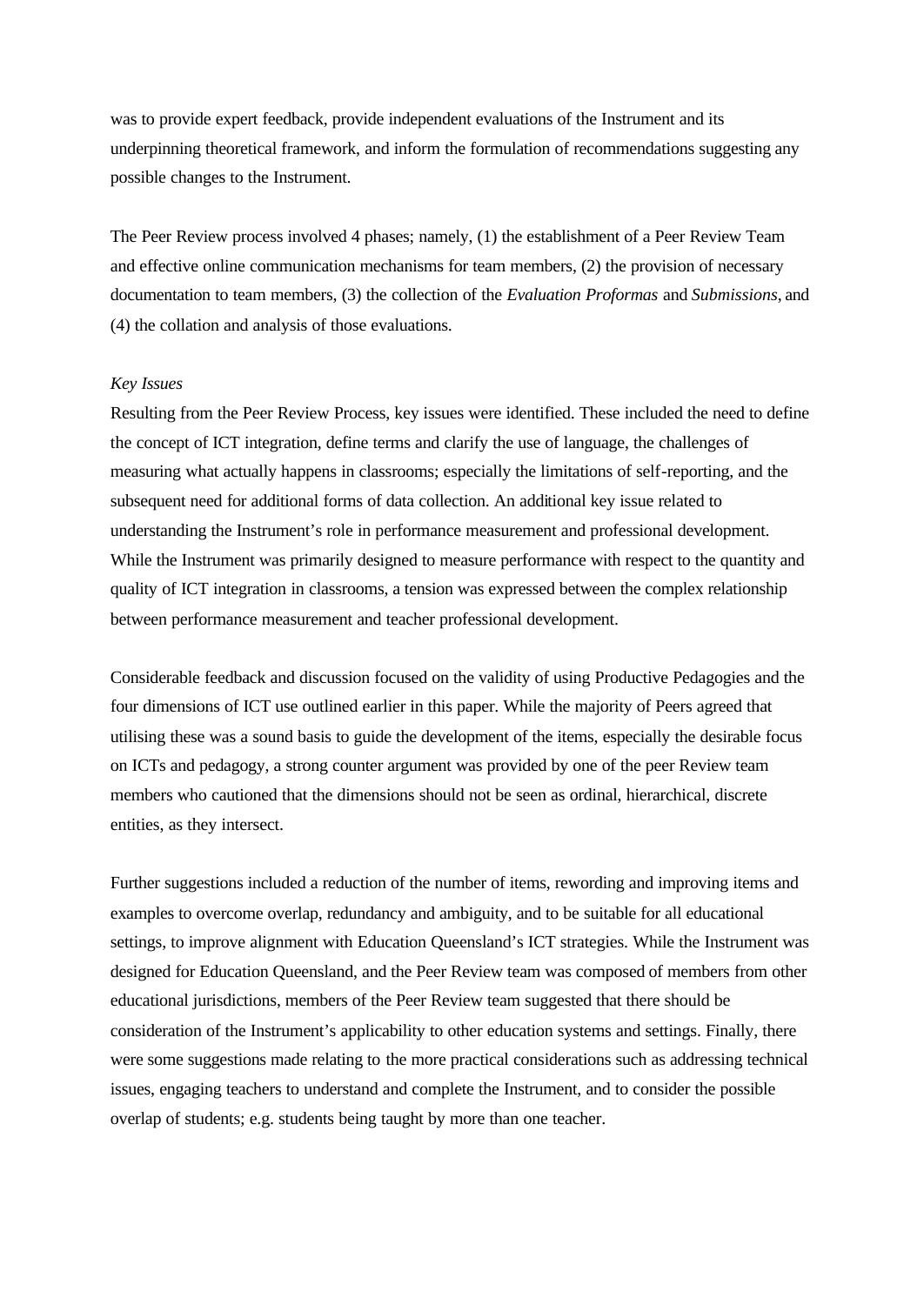## *Commendations*

The Peer Review team members commended the Instrument in terms of it having a strong theoretical basis; its taking into account Education Queensland's and broader systemic frameworks; its attempt to define ICT Curriculum Integration; and the included examples to assist teachers in completing the items. They saw the Instrument as being a useful tool for assisting ICT strategic planning in schools and commended the electronic format. The instrument trialing, development and evaluation process was seen as being commendable, and overall, represented a good attempt at a difficult task.

## *Recommendations*

The Peer Review Team recommended that:

- Defining of ICT curriculum integration continues to be clarified, and reconsiderations of the conceptualisation of Dimensions of ICT use and Productive Pedagogies be undertaken;
- The Instrument is seen as one of an array of ICT curriculum integration performance data collection strategies;
- The number of items are reduced;
- Improvements are made to the wording of the items and the quality of the examples;
- Modifications are made to the interface design and the display of results; and
- For completion of the Instrument, strategies are developed for enabling and supporting teachers to engage with the Instrument.

#### *Summary Report on the Teache r Interviews*

The teacher interviews were undertaken with 42 teachers from 6 Queensland schools, selected as a cross-sectional representation of urban, regional and rural; primary and secondary; high, medium and low ICT integration schools. The teachers participated in focus group interviews about the Instrument and Collation Tool after using them to reflect upon their own pedagogy with respect to ICT curriculum integration. All focus group interviews were conducted by an external independent consultant. The transcribed interview data were both analysed manually by the researchers for themes as well as being analysed using *Leximancer* a software package for identifying the salient dimensions of discourse by analysing the frequency of use of terms and the spatial proximity between those terms.

The thematic analysis showed that generally the reaction from the teachers to the Instrument was positive and the Instrument was seen as valuable in terms of advancing ICT integration. There was, however, considerable disparity between the generally positive attitudes with respect to the Instrument expressed by participants from the primary school sector, compared with the more negative attitudes from the participants from the secondary school sector. This is reported more comprehensively elsewhere (see Proctor et al., 2005, pp. 44 - 54). Overall, it appeared that the teachers viewed the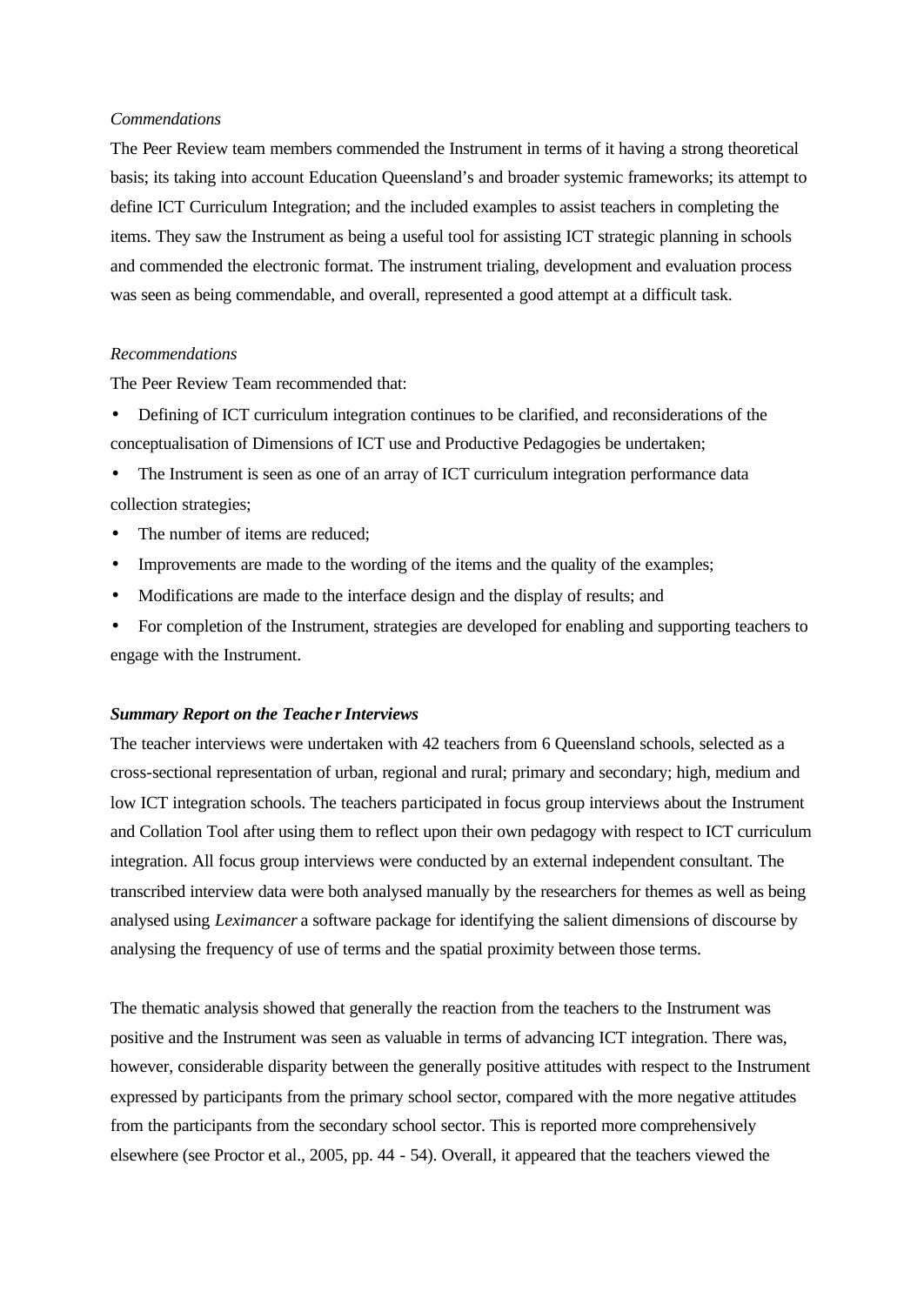Instrument and the focus interviews as a professional development exercise of some merit, as they considered the most powerful attribute of the Instrument to be its ability to define ICT integration through each of the individual items and the accompanying examples. The value of this Instrument as a tool for teacher reflection was the most prevalent and powerfully delivered message *in every interview*.

The relatively large number of items was not a concern noted by these teachers. They also did not indicate that the items were difficult to understand. They did however, commend the examples very highly as providing "new ideas" with one teacher commenting that she read all the examples not just the ones pertaining to her teaching context. An extension of these examples to account for a wider range of teaching contexts was recommended however.

From these focus interviews, it was recommended that:

• Education Queensland undertake some form of professional development for teachers clearly outlining the value of the Instrument and the Collation Tool to individual teachers, schools, districts and the system at large. Teachers will need to fully understand the use to which the collated data will be put at the school, district and system level, in order to overcome their suspicions as to the purpose to which the collated data may be applied.

As the length of the Instrument was of little concern to the teachers and their primary concern was the ability of the Instrument to provide "new ideas", it was recommended that the examples be enhanced to include as wide a sample as possible to cater for all teaching contexts by linking the Instrument to a range of other materials and resources available on the Education Queensland ICTs for Learning website, developed since the Instrument was created.

• Part A needs clarification for secondary teachers and special education teachers so that they are directed to focus on a particular class, year level, subject or chronological age group.

• The scale (Never to Very Often) may need some clarification, however, how this could be achieved across such a diverse demographic may be difficult to ascertain.

## **Recommendations for Modifications to the** *ICT Curriculum Integration Performance Measurement Instrument*

Based upon a synthesis of the findings of the Statistical Analysis, Peer Review and Teacher Interviews, eight recommendations were made to refine and improve the Instrument further. It was recommended that:

1. The purpose of the Instrument be clarified first and foremost as a measurement instrument that can be used by individual teachers to reflect on their students' *Learning With ICTs,* and from an aggregation of teacher reflections, schools, districts and the system at large can gather data with respect to the quantity and quality of ICT use in classrooms.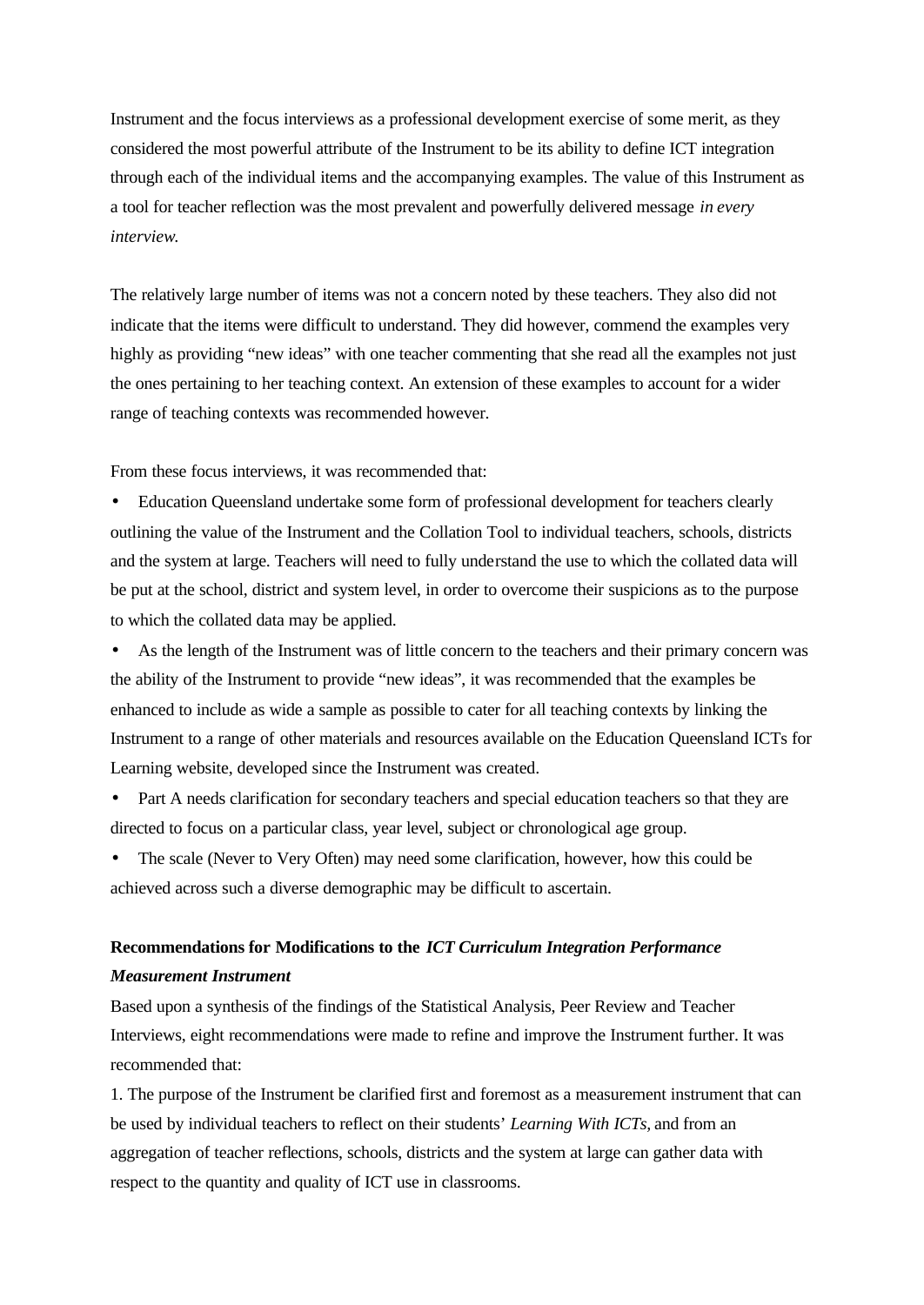2. The two statistically different dimensions of use for *Learning With ICTs* that were identified through the statistical analysis be adopted. Specifically, these are comprised of (1) items that define ICT as a tool for the development of ICT-related skills and the enhancement of curriculum learning outcomes; and (2) items that define ICT as an integral component of curricular reforms that will change what students learn and how school is structured and organised. In order to reflect this "twodimensional" orientation it was further recommended that the name of the Instrument be changed to *Learning With ICTs: Measuring ICT Use in the Curriculum.*

3. The number of items be reduced to 20 based on the findings of the statistical analysis and that these items be reworded based on the recommendations of the Peer Review process. The overall meaning of each will be retained so as not to alter the statistical results.

4. The quality of the supporting information be enhanced by linking the Instrument to Education Queensland's existing electronically published examples of practice, such as:

- **The Online Database of ICT Integration Examples** (Education Queensland, 2005a) at http://education.qld.gov.au/tal/curriculum\_exchange/index.html;
- **Practical Ideas for Teachers (Years P-3; Years 4-9; Years 10-12; Girls and ICTs; Indigenous** Education and ICTs; Students with Disabilities and ICTs) (Education Queensland, 2005b) at http://education.qld.gov.au/tal/tips/02246.html;
- *The Excellence Showcase* (Education Queensland, 2005c) at http://education.qld.gov.au/itt/learning/success/excellenceshowcase.html;
- **The ICT Teacher Awards for Excellence (Education Queensland, 2005d) at** http://education.qld.gov.au/itt/learning/success/teacherawards.html; and
- ß *The ICT Innovation Showcase* (Education Queensland, 2005e) at http://education.qld.gov.au/itt/learning/success/showcase.html.

These examples will provide a rich repertoire of ideas, examples, and case studies for teachers to draw upon when using the Instrument. In terms of the two identified factors within the Instrument, the *ICT Teacher Awards for Excellence*, the *Excellence Showcase* and the *ICT Innovation Showcase* provide excellent examples for the dimension specifically related to curricular reforms and the other examples from the online database and practical ideas for teachers provide examples spanning both dimensions of ICT integration identified by the Instrument. Similarly, the Instrument can be linked to other Education Queensland ICT resources, professional development programs, and support, as these are developed to encourage a dynamic, constructivist approach to *Learning With ICTs*. The identification and linking of the rich sources and practical ideas from the online databases to each of the twenty items in the Instrument, is beyond the scope of this project. A model of the suggested approach exists in the *ICT Continua* (Education Queensland, 2005e) at

http://education.qld.gov.au/itt/learning/use/tool.html. The examples provided for each of these 4 levels on the Continua are hyperlinked to (1) the Curriculum Exchange online database of examples of ICTs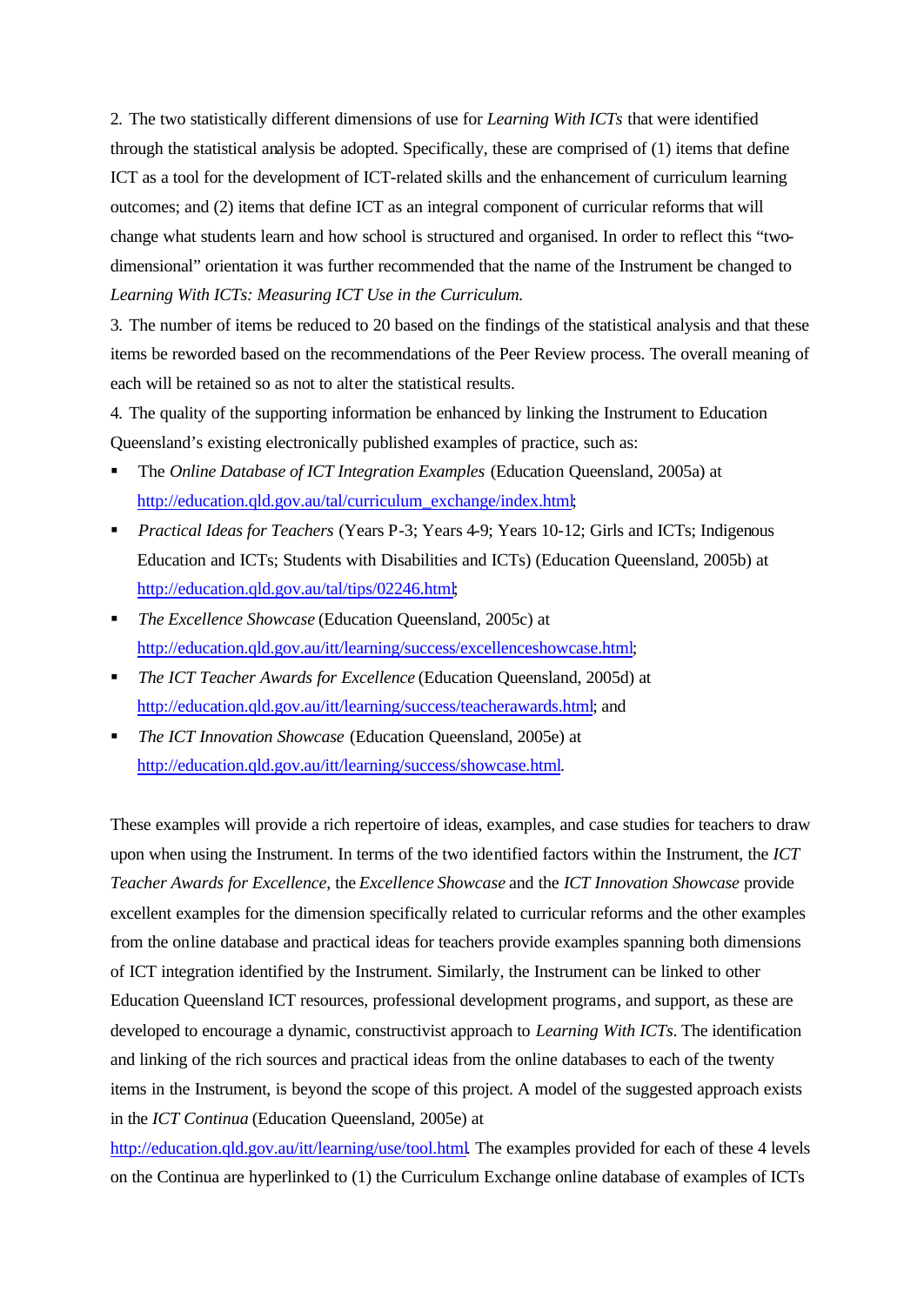curriculum integration, and (2) examples of classroom and professional practices at the level identified by the user of the ICT *Continua.* Additional synergies could be obtained by aligning the Continua's four levels of competence, namely Minimum, Developmental, Innovator and Leader with the Instrument. Minimum and Developmental levels could align with Instrument dimension (1) while Innovator and Leader align with dimension (2) as described above. Adoption of this strategy is outside the scope of the modifications involved in this project and future changes would become the responsibility of Education Queensland.

5. The design of the Collation Tool should be altered to include all 20 items on one screen (with scrolling if necessary) in accordance with the suggestions received from the Peer Review process. Coupled with this the questions from both dimensions should be intermingled to minimise the likelihood of individuals providing a global response to either or both Dimensions rather than individually to each item.

6. The concept of displaying the results as a graph should be retained, but two (2) graphs should be displayed, one for each of the dimensions of ICT integration. The explanation of each of the four quadrants of the graphs should also be altered to reflect the individual dimensions that are being reported in each graph.

7. Part A of the Instrument be reviewed with respect to aligning the questions with international benchmark data such as the PISA and TIMMS studies, as per the suggestions from the Peer Review process, teacher interviews and advice from the IERPE Advisory Committee.

8. Education Queensland be advised to develop strategies for enabling and supporting teachers to engage effectively and knowledgeably with the Instrument as per information gathered through this research. In particular, Education Queensland should:

• promote the Instrument as one of an array of ICT curriculum integration performance data collection strategies that can be used to identify the quantity and quality of ICT curriculum integration in Queensland classrooms, and

• develop additional supporting documentation to assist in the implementation and use of the tool and for use in professional development activities.

These strategies should be implemented in a way that also promotes the Instrument as a tool for teacher reflection and professional development.

#### **Further Development of the Instrument**

All of the recommendations were presented to the IERPE Advisory Committee and were approved by Education Queensland. Subsequently, the previously called *ICT Curriculum Integration Performance Measurement Instrument* was refined to reflect those recommendations and resulted in a revised instrument called *Learning With ICTs: Measuring ICT Use in the Curriculum*. The revised instrument was designed as an online collation tool, consisting of 2 sections similar to the original *ICT*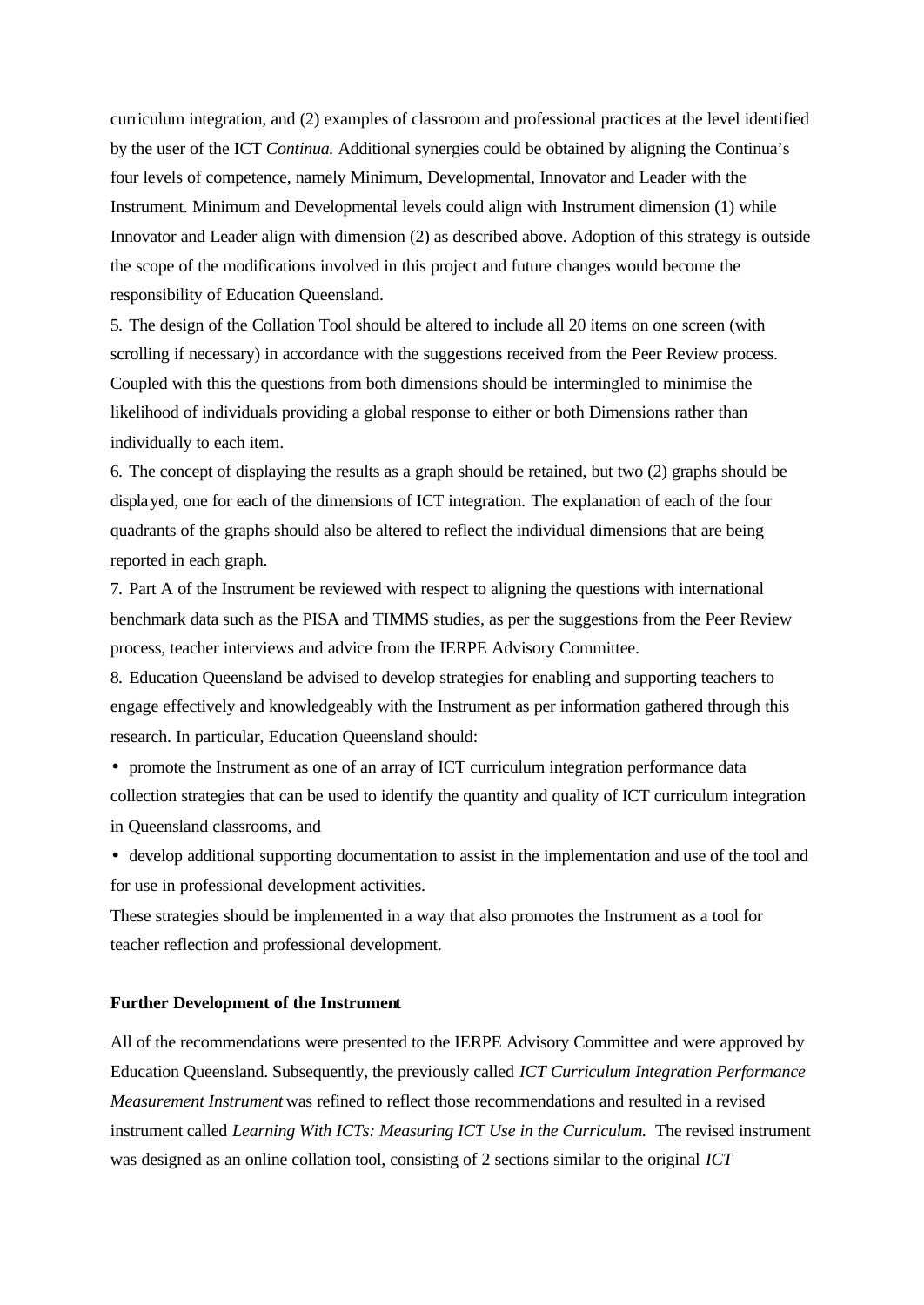*Curriculum Integration Performance Measurement Instrument*. The substantive change relates to Part B, which now contains 20 items and measures 2 dimensions of ICT use rather than 4.

#### **Conclusion**

The evaluation resulted in the further refinement of the Instrument to ensure a statistically and theoretically sound instrument for the measurement of the quantity and quality of *Learning With ICTs* in Education Queensland classrooms, based on sophisticated national and international understanding of the power of ICT use to both *enhance* and *transform* learning. In terms of the Australian Association for Research in Education 2005 symposium focusing on *Measuring the integration of ICT in the classroom,* this paper has provided a summary of one Australian State's attempt to address the important theoretical and practical methodological challenges of measuring student use of ICTs in the curriculum. The conceptualisation, development and evaluation of the Instrument *Learning With ICTs: Measuring ICT Use in the Curriculum* reflects two enabling 'stories' of ICT use, namely: a. an 'improvement' story, through the formulation of items and examples which define ICT as a tool for the development of ICT-related skills and the enhancement of curriculum learning outcomes; and b. an 'innovation' story, through the formulation of items and examples which define ICT as an integral component of curricular reforms that will change what students learn and how school is structured and organised.

### **References**

- Ainley, J., Banks, D. & Flemming, M. (2002). Information and communication technologies in classrooms: perspectives from an international study. In *Providing World-Class School Education: What does the research tell us?* ACER Research Conference.
- Becta. (2003). *Primary Schools ICT and Standards An analysis of national data from Ofsted and QCA by Becta.* Retrieved May 21, 2005 from

http://www.becta.org.uk/research/reports/ictresources.cfm.

- Becta. (2005). *The Becta review 2005 evidence on the progress of ICT in education.* Retrieved May 18, 2005, from http://www.becta.org.uk/page\_documents/research/becta\_review\_feb05.pdf.
- Becker, H.J. and Ravitz, J.L. (2001). *Computer use by teachers: are Cuban's predictions correct?* Paper presented at the 2001 Annual Meeting of the American Education Research Association, Seattle, Washington. Retrieved from the World Wide Web on 5 April 2005 at http://www.crito.uci.edu/tlc/findings/conferences-pdf/aera\_2001.pdf.
- Bender, C. (2000). *Measuring technology integration in learning environments, AERA 2000 proposal*. Cited in Fluck, A. (2003), *Integration or transformation? A crossnational study of information and communication technology in school education.* Unpublished Ph. D. Thesis: Faculty of Education, University of Tasmania.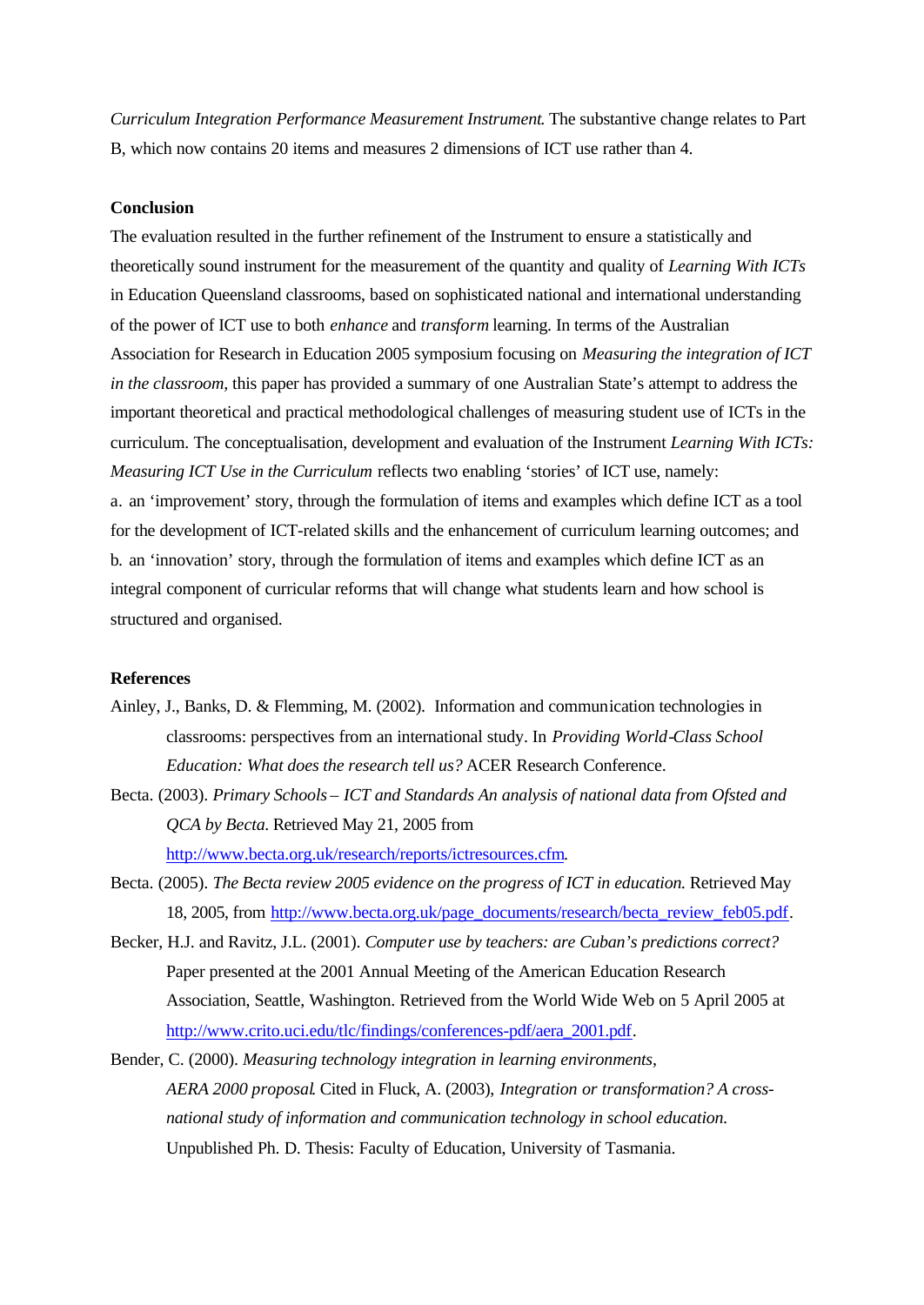- Bigum, C. and Rowan, L. (2004). Flexible learning in teacher education: myths, muddles and models. In *Asia-Pacific Journal of Teacher Education*, Vol. 32, No. 3, pp. 213-226.
- Burnett, P. C., & Dart, B. C. (1997). Conventional versus confirmatory factor analysis: Methods for validating the structure of existing scales. *Journal of Research and Development in Education, 30*(2), 126-132.
- Cox, M., and Abbott, C. (Eds) (2004). *A review of the research literature relating to ICT and attainment.* A report to DfES. Retrieved May 18, 2005, from http://www.becta.org.uk/page\_documents/research/ict\_attainment\_summary.pdf.
- Cox, M., Webb, M., Abbott, C., Blakely, B., Beauchamp, T., and Rhodes, V. (2004). *ICTs and pedagogy A review of the research literature.* ICTs in Schools Research and Evaluation Series Schools – No 18. A report to DfES. Retrieved May 18, 2005, from http://www.becta.org.uk/page\_documents/research/ict\_pedagogy\_summary.pdf.
- Cuban, L. (1986). *Teachers and machines: the classroom use of technology since 1920*. New York: Teachers College Press.
- Cuban, L. (2000). *So much high-tech money invested, so little use and change in practice: how come?*  Paper prepared for the Council of Chief State School Officers' annual Technology Leadership Conference. Washington, D.C.
- Cuban, L. (2001). *Oversold and underused: reforming schools through technology, 1980-2000.*  Cambridge MA: Harvard University Press.
- Cuttance, P. (2001). *School Innovation: Pathway to the knowledge society*. Canberra: Department of Education, Training and Youth Affairs.
- DfES. (2002). Transforming the way we learn: a vision for the future of ICT in schools. London: Department for Education and Skills.
- Department of Education, Science, and Training (DEST). (2002). *Raising the Standards: A proposal for the development of an ICT competency framework for teachers*. Retrieved May 30, 2005, from http://www.dest.gov.au/schools/publications/2002/raisingstandards.htm.
- Department of Education, Training and Youth Affairs (DETYA). (2000). Good Practice and Leadership in the Use of ICT in School. Retrieved May 18, 2005 from http://www.edna.au/sibling/leadingpractice.
- Edmin. com. (1998). *Technology use planning.* Retrieved May 23, 2005, from http://www.edmin.com/products/tup/index.cfm.
- Education Queensland. (2004). *Information and communication technologies for learning. School information kit 2004-2005.* Brisbane: The State of Queensland (Department of Education and the Arts). Retrieved May 18, 2005 from http://education.qld.gov.au/itt/learning/docs/sik04.pdf.
- Education Queensland. (2005a). *Online database of ICT Integration Examples.* Retrieved May 23, 2005, from http://education.qld.gov.au/tal/curriculum\_exchange/index.html.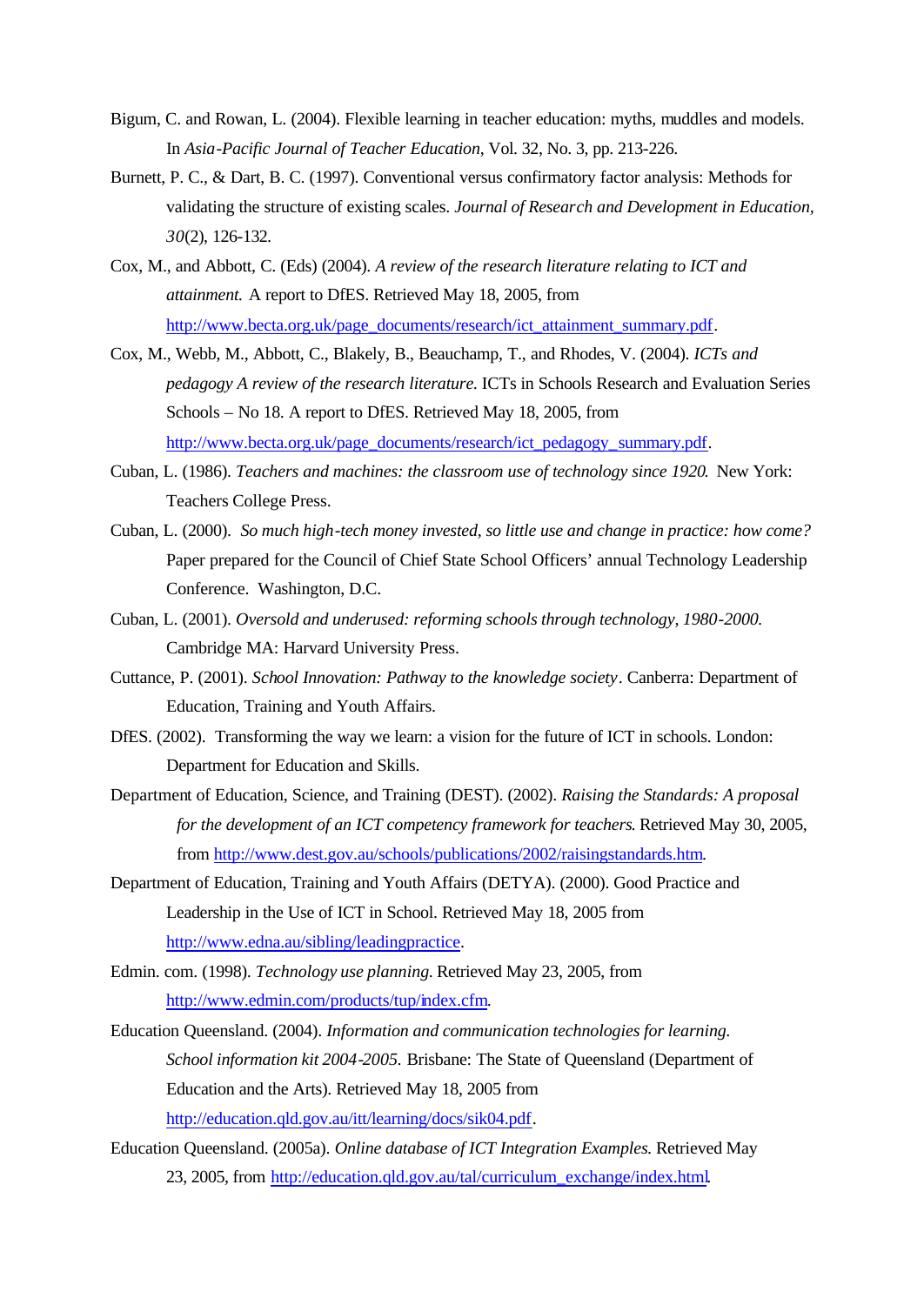- Education Queensland. (2005b). *Practical Ideas for Teachers Booklets (Years P-3; Years 4-9; Years 10-12; Girls and ICTs; Indigenous Education and ICTs; Students with Disabilities and ICTs).* Retrieved May 23, 2005, from http://education.qld.gov.au/tal/tips/02246.html.
- Education Queensland. (2005c). *The Excellence Showcase.* Retrieved May 23, 2005, from http://education.qld.gov.au/itt/learning/success/excellenceshowcase.html.
- Education Queensland. (2005d). *The ICT Teacher Awards for Excellence.* Retrieved May 23, 2005, from http://education.qld.gov.au/itt/learning/success/teacherawards.html
- Education Queensland. (2005e). *The ICT Innovation Showcase.* Retrieved May 23, 2005, from http://education.qld.gov.au/itt/learning/success/showcase.html.
- Education Queensland. (2005f). *ICT Continua.* Retrieved May 23, 2005, from http://education.qld.gov.au/itt/learning/use/tool.html.
- Finger, G., Proctor, R.M.J., Watson, G. (2003). *Recommendations for the Development of an ICT Curriculum Integration Performance Measurement Instrument: Focusing on Student Use of ICTs*. Proceedings of the annual conference for the Australian and New Zealand Associations for Research in Education (AARE – NZARE), Auckland, New Zealand.
- Finger, G. and Trinidad, S. (2002). ICTs for learning: An overview of systemic initia tives in the Australian states and territories. In *Australian Educational Computing* , Journal of the Australian Council for Computers in Education. Vol. 17, No. 2, pp. 3-14.
- Fluck, A. (2003a). *Integration or transformation? A cross-national study of information and communication technology in school education.* Unpublished Ph. D. Thesis: Faculty of Education, University of Tasmania.
- Fluck, A. (2003b). *Instruments for Measuring ICT Integration and Results of Meta-studies*. Retrieved May 18, 2005 from

http://www.educ.utas.edu.au/users/afluck/thesis/html/metas.htm.

- International Association for the Evaluation of Educational Achievement (IEA). (2003). *SITES Research Projects Overview.* Retrieved February 1, 2003, from http://sitesm2.org/SITES\_Research\_Projects/sites\_research\_projects.html.
- International Society for Technology in Education (ISTE). (2000). *National educational technology standards for teachers*. International Society for Technology in Education, Retrieved April 5, 2005 from http://cnets.iste.org/intro.html.
- Jamieson-Proctor, R., Watson, G. and Finger, G. (2003). *Information and Communication Technologies (ICTs) Curriculum Integration Performance Measurement. Report on the development of an ICT curriculum integration performance measurement instrument.* Griffith University: Queensland, Australia.